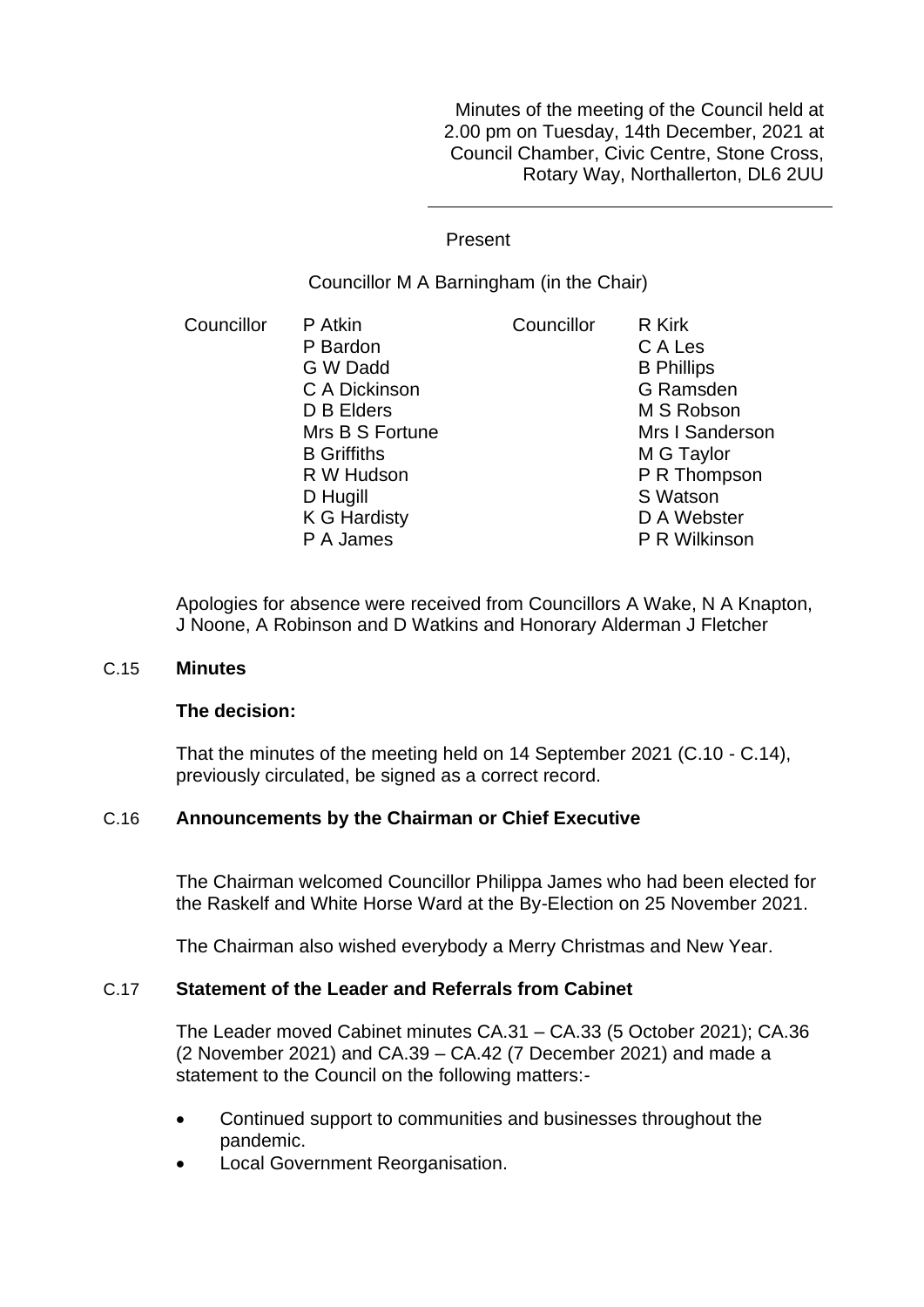- The £4m redevelopment of Thirsk and Sowerby Leisure Centre.
- The development of Hambleton Crematorium at Maple Park.
- Consultation on the draft budget prior to consideration at Cabinet in February 2022.
- Elections in May 2022.

A number of questions were asked based on the statement. The main issues which the Leader responded to were in relation to:-

- Ongoing review regarding the appointment of Interim Section 151 Officer.
- Ingleby Arncliffe Neighbourhood Plan Adoption.

## **The Decision:**

That the reports, resolutions and recommendations of the following meetings of the Cabinet be received, approved and adopted:-

| Date of Meeting                   | <b>Minute Nos</b>        |
|-----------------------------------|--------------------------|
| 5 October 2021<br>2 November 2021 | $CA.31 - CA.33$<br>CA.36 |
| 7 December 2021                   | $CA.39 - CA.42$          |
|                                   |                          |

# C.18 **Cabinet Portfolio Statements**

- (a) Councillor P R Wilkinson, Portfolio Holder for Economic Development and Finance made a statement regarding Additional Restrictions Grant – Business Support; Hambleton Apprenticeship Scheme; Insight with Passion Workshops Phase 3; C4DI Northallerton; Vibrant Market Towns; Financial Management and draft budget proposals for 2022/23.
- (b) Councillor P A Thompson, Portfolio Holder for Leisure made a statement regarding Sowerby Sports Village; Hambleton Heroes; Community Grants; Bedale Leisure Centre Developments; Thirsk and Sowerby Leisure Centre reopening and Public Sector Decarbonisation Scheme.
- (c) Councillor Mrs I Sanderson, Portfolio Holder for Governance made a statement regarding free car parking; World of James Herriot and the Forum; Public Street Lighting; Electoral Services; ICT and the phishing campaign. A question was asked regarding the roll out regarding electric charging points for vehicles which was responded to at the meeting.
- (d) Councillor D Webster, Portfolio Holder for Planning made a statement regarding Local Plan; Ingleby Arncliffe Neighbourhood Plan; Land Charges and Development Management.
- (e) Councillor S Watson, Portfolio Holder for Environmental Health, Waste and Recycling made a statement regarding Waste and Street Scene (garden waste, budgets and Local Government Restructure);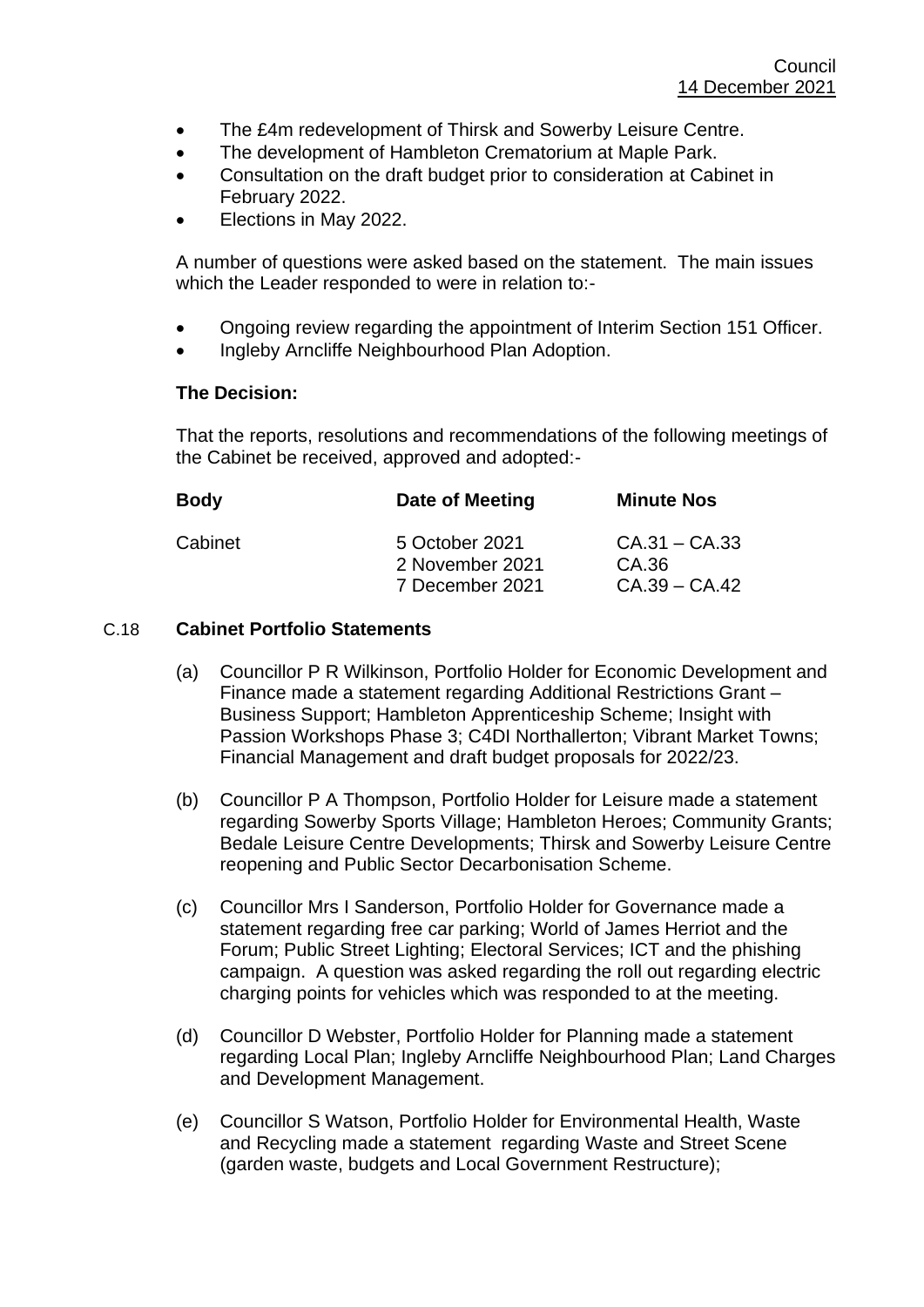Environmental Health (food, Covid, new Management Information System, Local Government Restructure and Air Quality); Warm Homes Schemes; Avian Flu; Climate Change Strategy; Outreach and Queen's Green Canopy. A question was asked regarding the location of the air quality monitors which was responded to at the meeting.

(f) Councillor M G Taylor, Portfolio Holder for Transformation and Projects made a statement regarding Maple Park Crematorium and the North Northallerton relief road.

## C.19 **Referral from the Audit, Governance and Standards Committee**

### **The Decision:**

That the reports, resolutions and recommendations of the following meeting of the Audit, Governance and Standards Committee be received, approved and adopted:-

| Body                                                | Date of Meeting | <b>Minute Nos</b> |
|-----------------------------------------------------|-----------------|-------------------|
| Audit, Governance and<br><b>Standards Committee</b> | 5 October 2021  | $AGS.8 - AGS.9$   |

### C.20 **Referral from the Licensing Committee**

#### **The Decision:**

That the reports, resolutions and recommendations of the following meeting of the Licensing Committee be received, approved and adopted:-

| Body                       | Date of Meeting | <b>Minute Nos</b> |
|----------------------------|-----------------|-------------------|
| <b>Licensing Committee</b> | 8 December 2021 | LC.5              |

## C.21 **Notice of Motion**

It was moved by Councillor M S Robson and seconded by Councillor G W Dadd:

"Acknowledging the steps taken by the UK government and other world leaders at the COP26 climate conference in Glasgow, the huge scale of the challenge we face to keep the rise in average global temperature below 1.5°, the key role of local authorities in meeting the UK's climate targets and, above all, our responsibility towards future generations, we believe the time has now come for Hambleton District Council to join other institutions and organisations throughout the country in declaring a climate emergency. We invite the people of Hambleton to join us in our efforts to rapidly cut emissions across the District and accelerate the progress we have already made as an Authority towards building a cleaner, greener, high-skills economy."